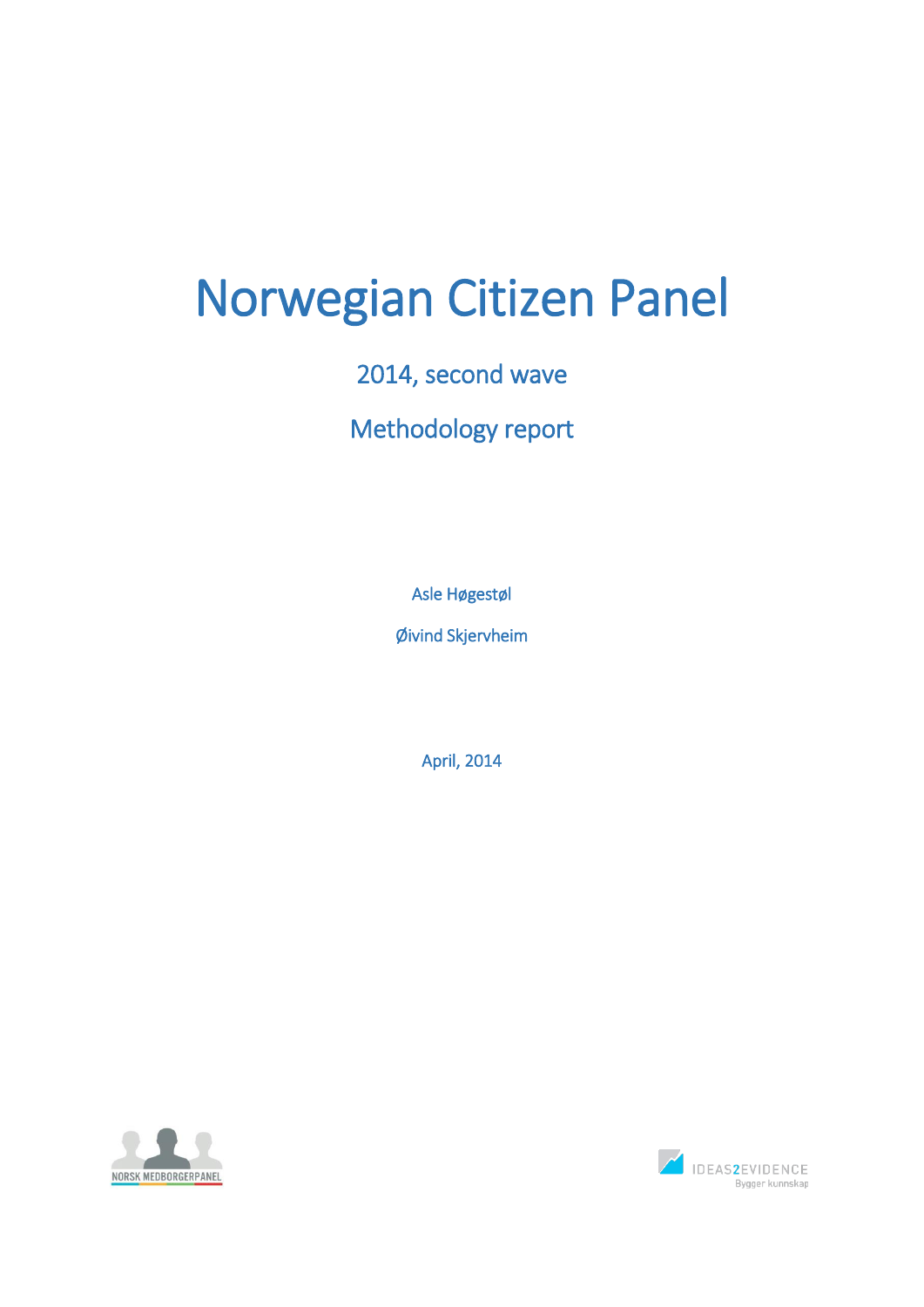# NORWEGIAN CITIZEN PANEL – PROCEDURAL REPORT – SECOND WAVE

# **BACKGROUND**

This report describes the different stages in establishing the Norwegian Citizen Panel, the practical procedures in recruitment of panel members and the second round of data collection. Furthermore, the report discusses the representivity of the panel and the designing of weights

The Norwegian Citizen Panel was established as a co-operation between the University of Bergen, several institutes at the Faculty of Social Sciences at the University of Bergen and UNI Rokkansenteret.

ideas2evidence are responsible for panel recruitment, administration of the panel members and the technical solutions regarding data collection and computing.

The goal of this project is to establish a cost efficient infrastructure for research that enables researchers to track changes in values and political views over time. There are two separate processes that facilitate the data collection. Firstly, a panel of x amount of members are to be established. The long-term goal is to get the number of panel members as high as possible within the means available. Secondly, the panel members will receive a varying amount of surveys each year, thereby giving researchers cross-sectional data as well as timeserial data linked through the panel.

# CONSTRUCTING A PANEL

In the first wave of the Citizen Panel recruitment to the panel and the first survey were conducted simultaneously. A national random sample of 24,942 individuals received a letter with information about the project, and what to do if they were interested in participating. Those who were interested got the opportunity to a) fill out a survey, b) register their e-mail address in order to be a member of the panel.

4,905 individuals answered the **survey** to such an extent that their response was included in the finished data set. This corresponds to a recruitment rate of 19.7 percent. In total 4,870 respondents submitted their e-mail addresses, thereby leaving us with 4,870 **panel members** in the Norwegian Citizen Survey after the first wave a panel recruitment rate of 19.5 percent

In the second round of the Citizen Panel, no additional recruitment was conducted. The survey was sent out to the respondent who registered their e-mail address in the first round, and thus agreed to become panel members. In the period between the first and second wave a few respondents opted out of the panel. Therefore we started the second wave with 4,863 panel members in total.

Since the respondents in the second wave of data collection are a result of first wave recruitment, it is necessary to detail the first round recruitment process in order to give an overview of how the respondents in the second round came to be panel members. The details of the recruitment process from the first wave are presented below.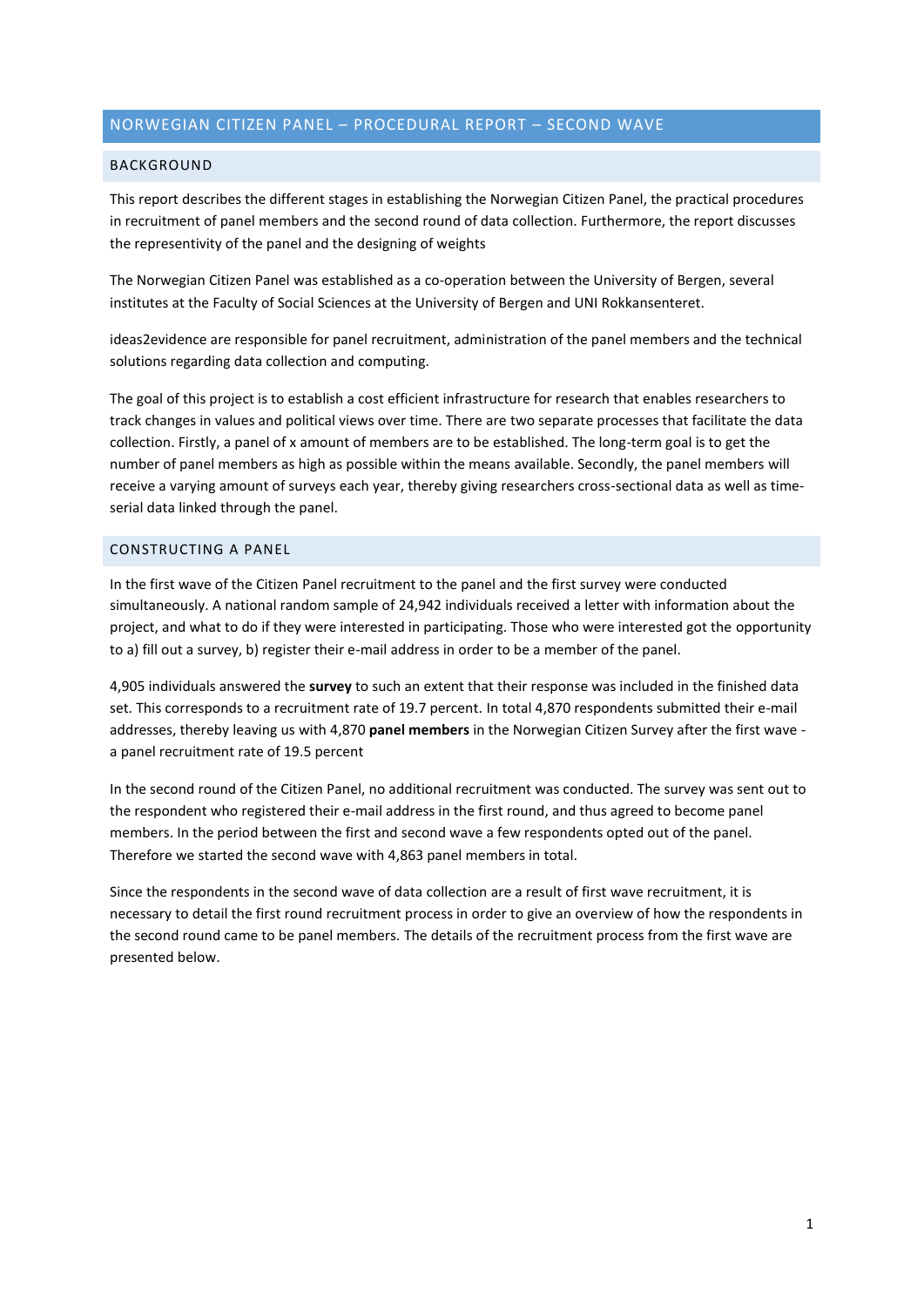#### DRAWING A SAMPLE

Based on international literature we expected the first wave survey to have a response rate of approximately 14 percent<sup>1</sup>. In order to reach our minimum target of 3,500 respondents we therefore had to draw a gross sample of 25,000 people.

The sample was drawn from the "National Population Register" of Norway. This register encompasses everyone born in Norway as well as former and current inhabitants. The Norwegian Tax Administration are responsible for this register but has partly outsourced the administration of it to the private IT-company Evry. Evry drew the sample on behalf of the Citizen Panel after relevant permissions were acquired from the Norwegian Tax Administration.

25,000 people over the age of 18 were randomly drawn from the register. The extracted information was a) last name, b) first name, c) address, d) gender, and e) age. The sample excluded persons without a current home address in Norway.

After receiving the data, everyone over the age of 95 was excluded from the sample. This amounted to 58 respondents, thereby leaving a net sample of 24,942 respondents before the recruitment process started.

# RECRUITING THE MEMBERS

The recruitment of panel members was done through postal recruitment in two steps.

Firstly, everyone in the sample received a letter, with the following information; a) a description of the project, b) the Citizen Panels policy on privacy and measures taken to protect the anonymity of the participators, c) the time-frame of the project, d) the participants rights to opt out of the panel at any time in the future, if they decided to become a member of the panel, e) contact information of the people responsible for the project, f) a unique log-in id and the web-address to the panels web site, and g) that it would take an estimate of 20 minutes to complete the survey.

In order to maximize the response rate an incentive in the form of entry in a lottery for a travel gift card was added. The value of the gift card was 25,000 NOK. Participation in the lottery for the gift card was dependent upon the respondents supplying their e-mail address and becoming a member of the panel. This incentive was mentioned in all correspondence with the respondents.

The prospective respondents were asked to enter the panel's web site, and from there to log in to the survey using the unique id-code supplied with each letter.

The letter was sent out on the  $6<sup>th</sup>$  November 2013.

1

Two weeks later (22<sup>nd</sup> November 2013), a reminder was sent out to the respondents that had a) not logged in to the survey at all, or b) had not completed the survey and at the same time not provided their e-mail address. The respondents who had not completed the survey but had contributed their e-mail address received a reminder to their e-mail account on the 25<sup>th</sup> November.

<sup>1</sup> Rao, Kumar, Olena Kominska and Allan L. McCutcheon: *Recruiting probability samples for a multi-mode research panel with internet and mail components.* Public Opinion Quarterly, Vol. 74, Spring 2010, pp. 68-84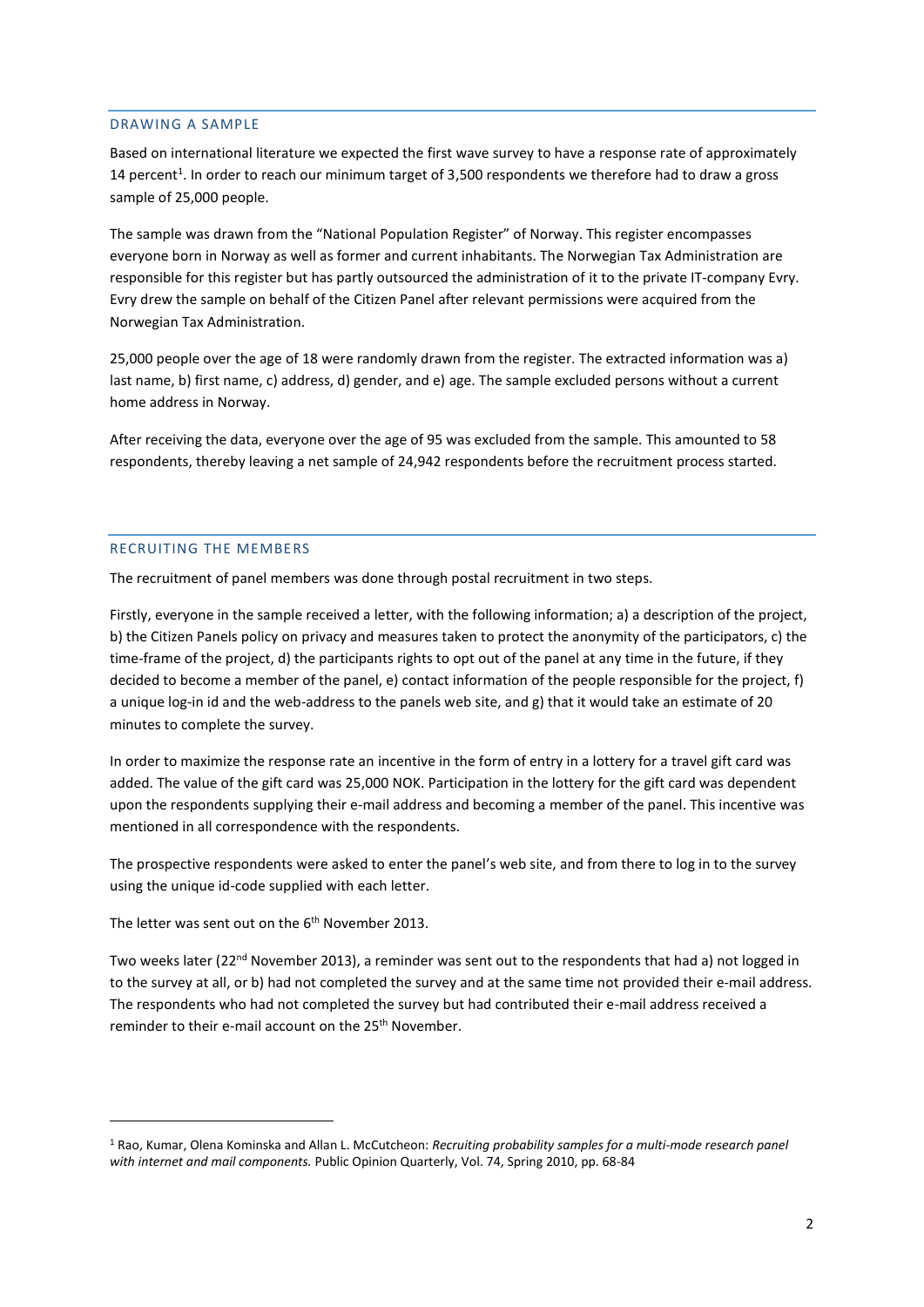The postal reminder was sent out as a post card encouraging the respondents to register as members of the panel and made a referral to the letter sent two weeks previously. The post card included the same unique login id as the respondents had received in the letter.

# SECOND WAVE OF DATA COLLECTION

# BUILDING THE SURVEY

The survey and the panel are administered through the web-based research software Confirmit. Confirmit is a so-called "Software-as-a-Service" solution, where all software runs on Confirmit's continuously monitored server park and where survey respondents and developers interact with the system through various web-based interfaces. This provides very high data security and operational stability. The security measures are the most stringent in the industry and Confirmit guarantees 99.7 percent uptime. The programming of the survey in Confirmit is done by ideas2evidence on behalf of The Citizen Panel.

The survey went through two stages of pilot testing before being rolled out to the panel. First an in-depth pilot test comprising ten master students were done. This pilot focused on language, mostly concentrating on the clarity of the questions. Secondly a broader pilot test, where the survey was sent out to 76 bachelor students attending compulsory seminars in methodology was done. The pilot testing must be regarded as successful without any major revisions deemed necessary.

## DATA COLLECTION

A major difference between the first and second wave of data collection is that while the invitations to answer the first wave survey came as a letter sent through the post, all invitations to the second wave were sent directly to the respondents e-mail accounts. In these e-mails, the basic information about the Citizen Panel was rehashed, and the individual panel members received a unique URL that led to the questionnaire.

#### **Table 1: Response and response rate by the different stages of data collection**

|                                         |          | Cumulative | Response Rate | Cumulative        |  |
|-----------------------------------------|----------|------------|---------------|-------------------|--|
|                                         | Response | Response   | (%)           | Response Rate (%) |  |
| Invitation (10 <sup>th</sup> March      | 1,666    | 1,666      | 34.4 %        | 34.4 %            |  |
| Reminder no. 1 (13 <sup>th</sup> March) | 880      | 2,546      | 18.2 %        | 52.6%             |  |
| Reminder no. 2 (17 <sup>th</sup> March) | 539      | 3,086      | 11.1 %        | 63.8%             |  |
| Reminder no. 3 (20 <sup>th</sup> March) | 287      | 3,372      | 5.9%          | 69.6%             |  |

In total, the second wave survey received 3,372 completed questionnaires - a response rate of 69.6 percent.

The first invitation to the survey was sent out 10<sup>th</sup> March. In total 1,666 respondents completed the survey in the time period between the invitation and the first reminder (10<sup>th</sup>-13<sup>th</sup> March), a response rate of 34.4 percent. In total 3 additional reminders were sent out to the respondents. For details on the number of respondents after each reminder, we refer you to table 1.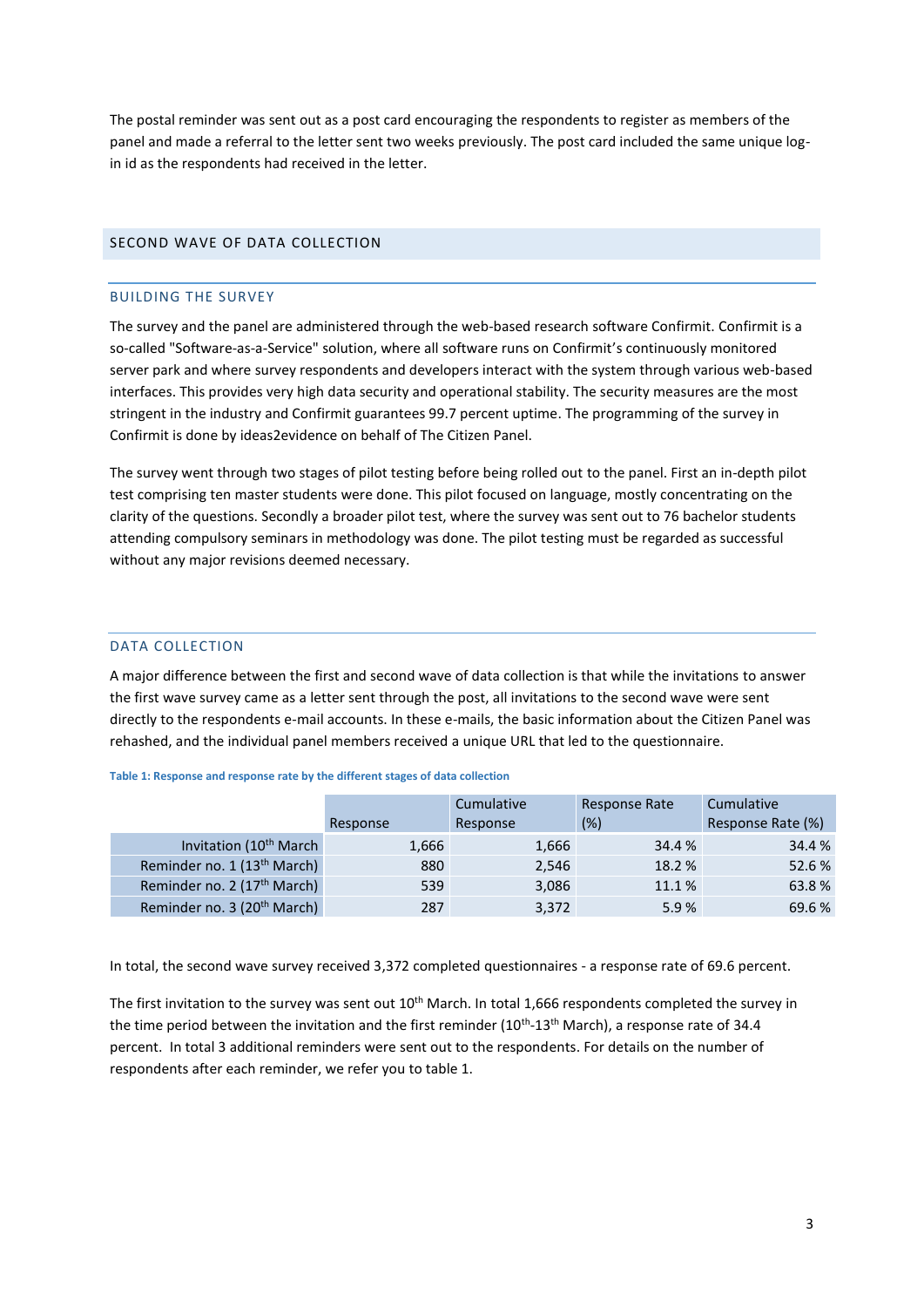

There is a substantial difference in response patterns between the first and the second wave of the survey, mainly due to the methods used when inviting and reminding the respondents. Wave 1 had a very long period of data collection (10<sup>th</sup> November – 5<sup>th</sup> January). There was a substantial and long tail of slow responding respondents after the invitation as well as the reminder. In the second wave, the response activity declined much faster after each prompt, calling for a more frequent use of reminders. We believe that the physical presence of letters versus a more easily forgettable e-mail explains these differences.

In connection with the second wave, an experiment was conducted. In order to optimize the response rate, we wanted to know if the response would vary depending on when during the day the respondents received the email invitation.

The sample was randomly assigned to two different equally sized groups, where one group was sent the invitation and the first reminder at 09:00 am, while the second group was e-mailed at 15:00 pm. This explains the two peaks in completion rate illustrated in figure 2.

In sum the response rate of these two groups did not vary. Time of e-mailing does not seem to affect the response rate. This means that for the future there is a certain degree of flexibility when it comes to time of emailing. Since the response rate did not vary, reminder no. 2 and 3 for both groups were sent at 15:00 pm.

#### TIME USAGE

During the large N pilot, time spent on the questionnaire averaged 15 minutes. In comparison, survey respondents who completed the questionnaire averaged 22.7 minutes. The challenge measuring average time usage is that respondents may leave the questionnaire open in order to complete the survey later. This idle time causes an artificially high average for completing the survey. The average of 22.7 minutes therefore only includes the 86 percent of the respondents, which used less than, or equal to, 60 minutes.

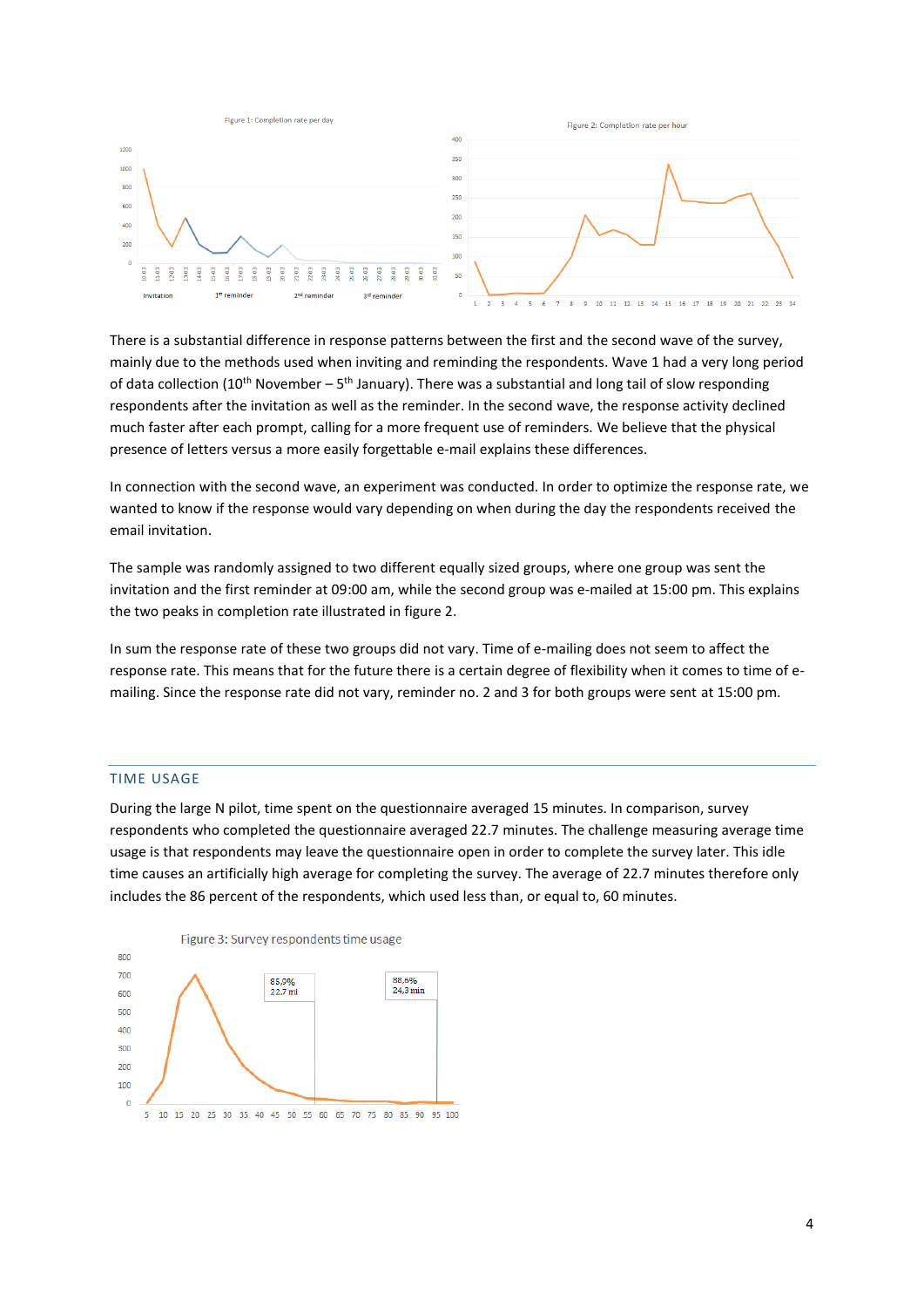## NON-RESPONSE OF SURVEY RESPONDENTS AND PANEL MEMBERS

As defined in the documentation report from wave 1, panel members are those respondents who entered their e-mail addresses, regardless of whether they completed the questionnaire or not. Survey respondents are defined as respondents who completed a substantial share of the questionnaire.

4,863 panel members were emailed the invitation letter. 10 respondents did not receive the invitation due to non-working e-mail addresses, and 10 respondents contacted us wanting to opt out of both the second and future waves. Out of the 4,843 remaining panel members, 73.7 percent entered the survey, while a sum of 1,270 panel members did not enter the survey at all. The completion rate of the panel members accessing the questionnaire was 92 percent (3,302/3,573). The number of respondents accessing the survey without completing the questionnaire is thus small.

#### **Table 2 Crosstab of respondents in wave 1 and 2**

|            | Respondent w02 |       |       |  |
|------------|----------------|-------|-------|--|
|            |                | No    | Yes   |  |
| Respondent | No             | 43    | 13    |  |
| w01        | Yes            | 1.428 | 3,359 |  |

Table 2 shows that 3,359 panel members answered the first as well as the second wave of the survey. Of the 56 panel members who did not answer the first wave, 13 answered the second wave. This leaves 43 panel members who declined to answer both waves. A fairly large share of the panel members, in sum 1,428 members, answered the first wave, but did not answer the second wave.

# REPRESENTIVITY

This section describes the representativeness of the net sample of survey respondents for the second wave.

There are two main challenges related to non-response and representativeness in the second wave:

- $\bullet$  the motivation and interest of the respondents
- $\bullet$  the bias inherited from the panel recruitment process which potentially could be amplified in the second wave

The first challenge, motivation and interest, is often explained by the respondents level of education and/or age. Younger respondents might not feel the commitment to answer the survey. Less educated respondents are less likely to find the interest to answer the survey. The second challenge, existent bias among the panel members, is due to the fact that groups who are more inclined to answer already are over-represented and groups who are less inclined to answer already are under-represented in the gross sample for the second wave.

In addition to age and education, variables of geography and gender are applied to test the representativeness of the survey respondents. The variables have the following categories:

- ◆ Age: 19-29 years, 30-59 years, 60 and above
- **Highest completed education**: no education/elementary school, upper secondary, university/university college.
- **Geography**: Oslo/Akershus, Eastern Norway, Southern Norway, Western Norway, Trøndelag, Northern Norway.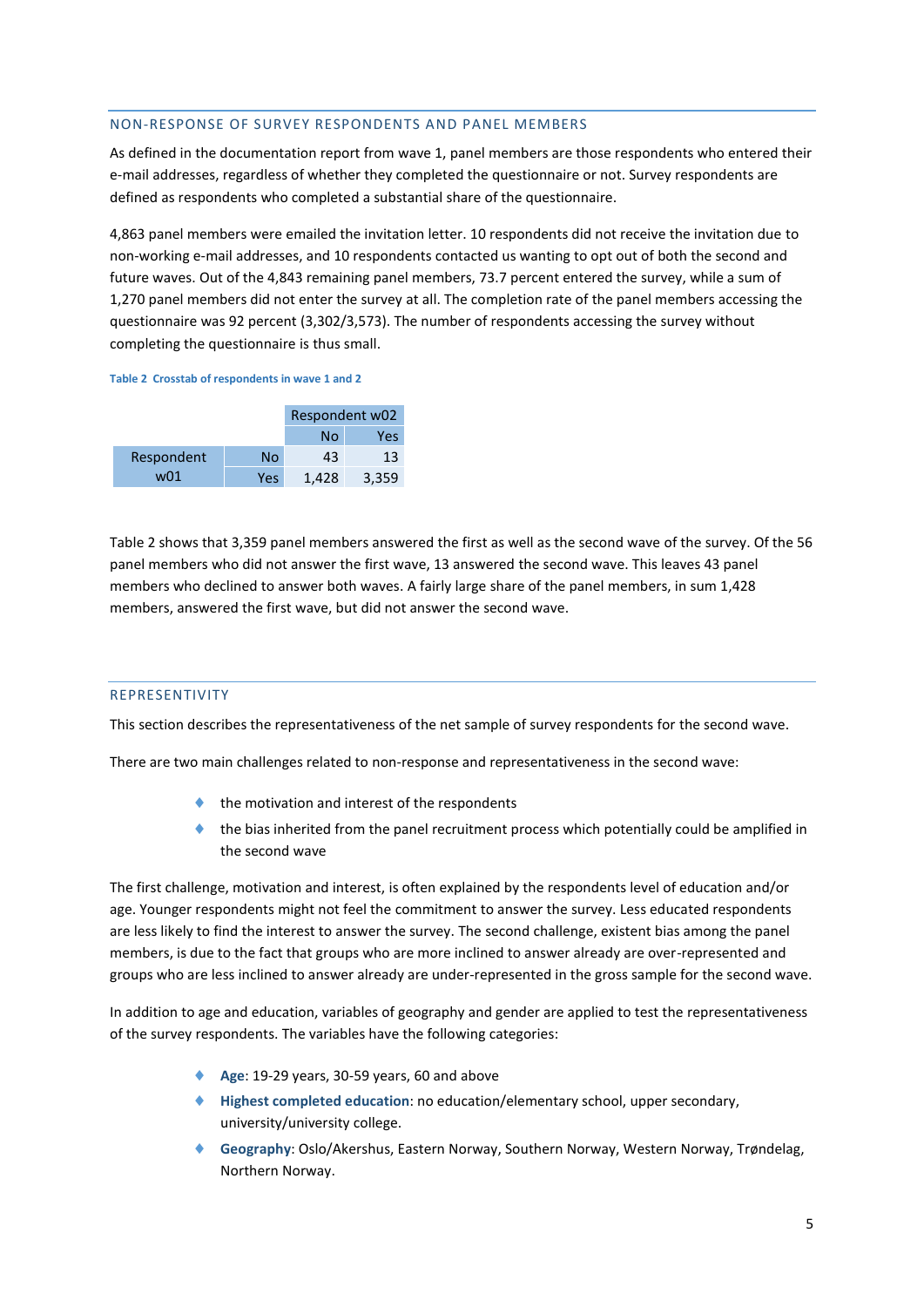The sampling frame of the survey is Norwegians above the age of 18, comprising a population of approximately 3.9 million individuals. The distribution of men and women in the population is 49.9 percent and 50.1 percent respectively. The distribution of men and women in the net sample of the second wave is 50.3 percent men and 49.7 percent women. In other words, men are slightly over-represented.

#### **Table 3: Age distribution in the population and the net sample**

|                  | 18-29 years | 30-59 years | 60 years and above |
|------------------|-------------|-------------|--------------------|
| Population       | 20.3%       | 52.1%       | 27.6 %             |
| Net sample - w01 | 18.0%       | 57.,1%      | 24.9%              |
| Net sample - w02 | 15.4 %      | 56.4 %      | 28.2 %             |

The age distribution in table 3 shows that the age groups of 18-29 years and 60 years and above are underrepresented in the net sample of the first wave. When it comes to the first group, this is probably due to motivation as well as incongruity between registered mail address and actual address of residence. When it comes to the latter group, lack of familiarity with the internet as well as low response rates in surveys in general are the main reasons.

In the net sample of the second wave, the age group of 18-29 years is even more under-represented than in wave 1, while the age group 60 years and above is now over-represented. This is explained by the fact that 79 percent of the respondents of the oldest age group answered the second wave. The corresponding number for the respondents in the age group of 18-29 years is 57 percent. Once recruited, it seems that older people are more inclined to answer the surveys than the other age groups. When it comes to the youngest, the lower response rate from the first wave is reinforced in the second, thus causing an increasing level of underrepresentation.

|                  | $18-29$ years |      | 30-59 years |        | 60 years and above |        |  |
|------------------|---------------|------|-------------|--------|--------------------|--------|--|
|                  | Women<br>Men  |      | Men         | Women  | Men                | Women  |  |
| Population       | 10.4 %        | 9.9% | 26.7%       | 25.4 % | 12.8 %             | 14.8%  |  |
| Net sample - w01 | 8.5%          | 9.5% | 28.4 %      | 28.8%  | 13.8%              | 11.,0% |  |
| Net sample - w02 | 6.9%          | 8.5% | 27.6 %      | 28.7%  | 15.8%              | 12.5 % |  |

**Table 4: Combined distribution of age and gender in the population and the net sample of the first and the second wave**

Table 4 shows the combined effects of age and gender on response rates. Compared to the first wave, the net sample of the second wave has a larger under-representation of younger men and women, but this applies especially to men. Men and women between 30 and 59 years are over-represented, as in the net sample of the first wave. Men who are 60 years and above were over-represented in the first wave, and the overrepresentation has increased in the second wave. Women 60 years and above continue to be underrepresented in the second wave, but the underrepresentation is reduced compared to the first wave. Overall, when assessing the dimensions of gender and age, the composition of the net sample corresponds quite well with the composition of the population.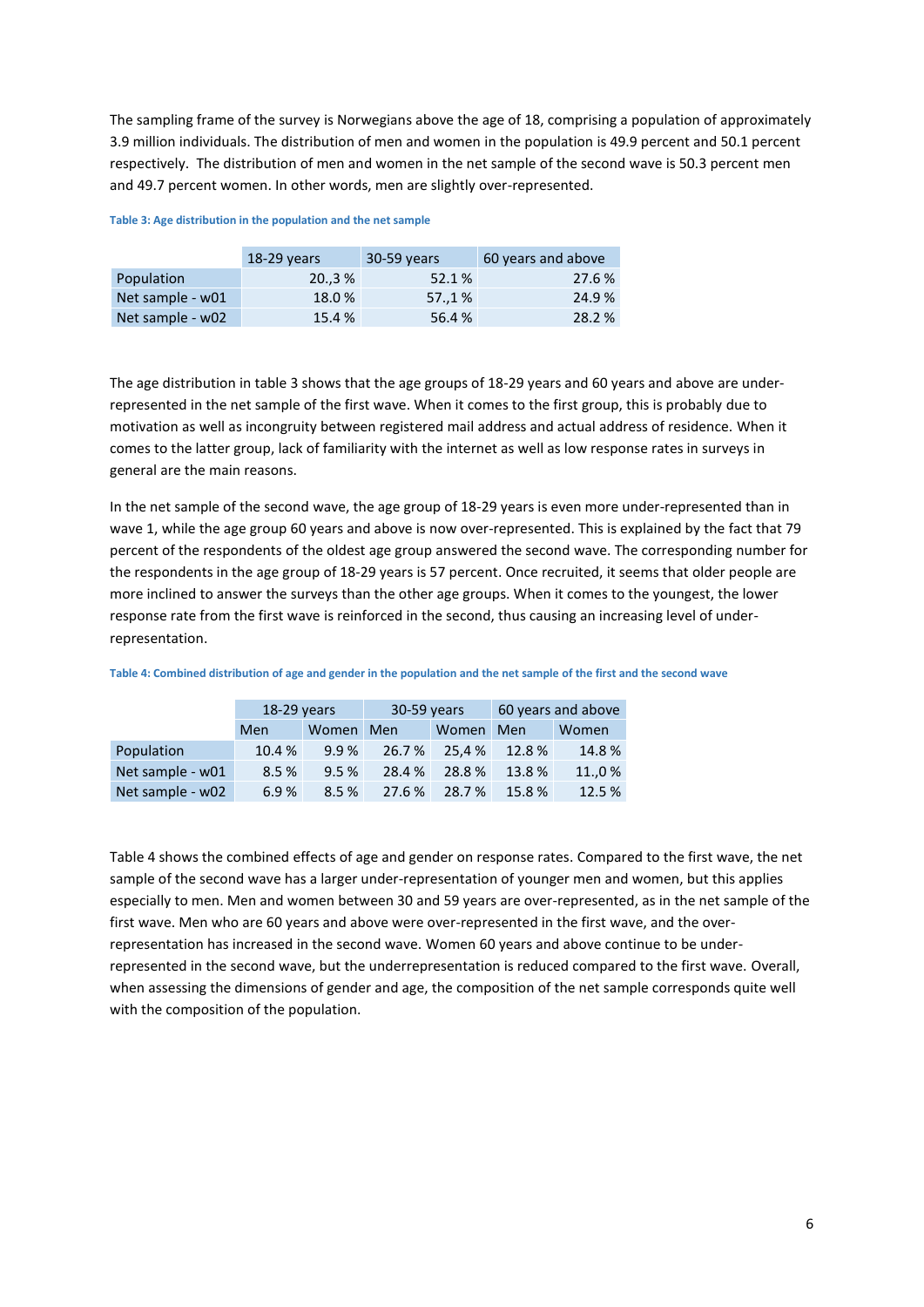|                                |                | Population |        | Net sample - w01 |       | Net sample - w02 |        |
|--------------------------------|----------------|------------|--------|------------------|-------|------------------|--------|
|                                |                | Men        | Women  | Men              | Women | Men              | Women  |
| No education/elementary school | years          | 4.5 %      | 3.6%   | 1.0%             | 1.5%  | 0.7%             | 1.2%   |
| Upper secondary education      | 29             | 4.0%       | 3.3%   | 4.9%             | 4.3 % | 3.8%             | 3.8%   |
| University/university college  | $\frac{8}{18}$ | 1.9%       | 3.0%   | 2.7%             | 3.7%  | 2.4%             | 3.5%   |
| No education/elementary school | years          | 6.4 %      | 5.5%   | 2.2%             | 1.8%  | 1.9%             | 1.4%   |
| Upper secondary education      |                | 11.9%      | 9.2%   | 10.4 %           | 8.3%  | 9.5%             | 7.9%   |
| University/university college  | $30 - 59$      | 8.4 %      | 10.7 % | 15.8%            | 18.7% | 16.2%            | 19.4 % |
| No education/elementary school | above          | 3.4%       | 5.2%   | 2.2%             | 2.7%  | 2.3%             | 2.7%   |
| Upper secondary education      | and            | 6.2%       | 7.0%   | 4.4 %            | 3.2%  | 4.8%             | 3.5%   |
| University/university college  | 8              | 3.1%       | 2.6%   | 7.3%             | 5.2%  | 8.8%             | 6.2%   |

**Table 5: Combined distribution of age, gender and education in the population and the net sample of the first and second wave**

When level of education is added to the equation, more substantial levels of bias appear. Table 5 reveals a systematic under-representation of individuals with no education above elementary school. Compared to the first wave this under-representation is amplified in the net sample of the second wave. Respondents belonging to the two lowest educational groups are systematically under-represented independent of gender and age. The under-representation is particularly strong for young men. As expected, individuals with education from universities or university colleges are systematically over-represented across all demographic segments. This over-representation has increased for men and women above 29 years, but been reduced for men and women in the age group of 18-29 years.

When it comes to geography, (table 6 below) we observe a slight under-representation of southern Norway, northern Norway and eastern Norway, and a corresponding over-representation of the capital area – the counties of Oslo and Akershus – and western Norway.<sup>2</sup> Young men and women in northern and southern Norway are especially under-represented, along with older men and women in northern Norway and older women in southern Norway. Older women are generally under-represented throughout the country, except in Oslo and Akershus. The same is true for young respondents throughout the country.

Middle-aged men are over-represented in Oslo/Akershus and western Norway, and slightly under-represented in the rest of the country. Middle-aged women are generally over-represented, except in Trøndelag and northern Norway, where they are slightly under-represented.

The loss of young men from the first to the second wave applies to all geographical areas, but especially in the eastern and southern parts of Norway. For young women the biggest loss is observed in the northern parts of Norway. Many middle-aged men in southern Norway also failed to answer the survey.

**.** 

<sup>&</sup>lt;sup>2</sup> A test with smaller geographical units shows that the counties of Sogn og Fjordane, Møre og Romsdal, Nord-Trøndelag, Finmark, Troms and Hedmark are especially underrepresented. While the counties Oslo, Akershus, Hordaland and Rogaland are clearly overrepresented. Most of the underrepresented counties are thus located in the periphery of Norway.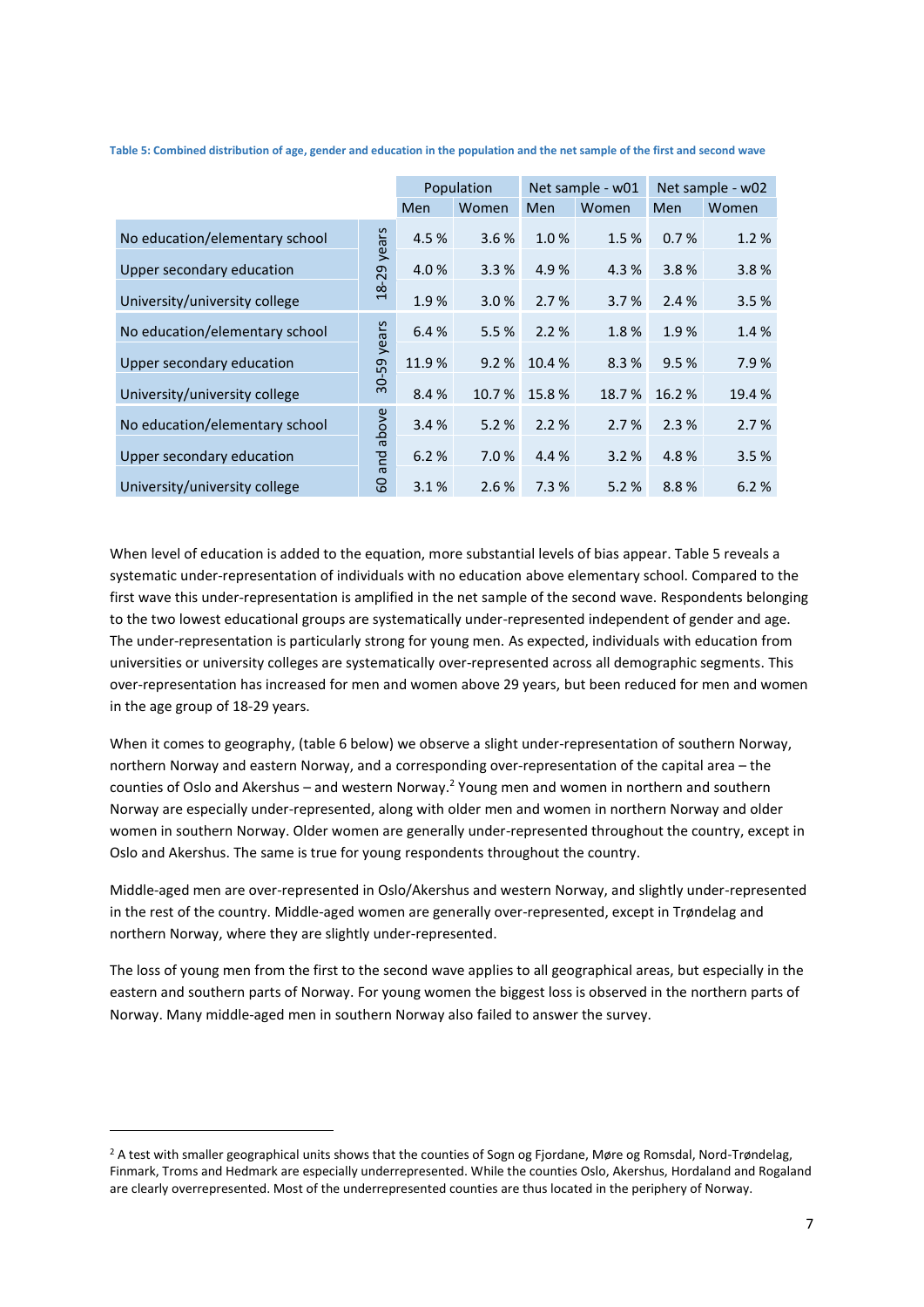|               |              |      | Population |      | Net sample - w01 | Net sample - w02 |       |  |
|---------------|--------------|------|------------|------|------------------|------------------|-------|--|
|               |              | Men  | Women      | Men  | Women            | Men              | Women |  |
|               | 18-29 years  | 2.5% | 2.6%       | 2.4% | 2.8%             | 2.0%             | 2.6%  |  |
| Akershus Oslo | 30-59 years  | 6.7% | 6.4%       | 7.7% | 8.3%             | 7.6%             | 8.5%  |  |
|               | 60 and above | 2.5% | 3.0%       | 3.1% | 3.1%             | 4.0%             | 3.7%  |  |
|               | 18-29 years  | 2.5% | 2.4 %      | 1.8% | 2.2%             | 1.2%             | 2.0%  |  |
| Østlandet     | 30-59 years  | 6.9% | 6.8%       | 6.2% | 7.3 %            | 6.1%             | 7.1%  |  |
|               | 60 and above | 3.8% | 4.5 %      | 4.2% | 2.8%             | 4.7%             | 3.4%  |  |
|               | 18-29 years  | 0.6% | 0.6%       | 0.5% | 0.5%             | 0.3%             | 0.5%  |  |
| Sørlandet     | 30-59 years  | 1.5% | 1.4%       | 1.4% | 1.6%             | 0.9%             | 1.7%  |  |
|               | 60 and above | 0.7% | 0.8%       | 0.8% | 0.6%             | 0.8%             | 0.6%  |  |
|               | 18-29 years  | 2.8% | 2.6 %      | 2.6% | 2.7%             | 2.0%             | 2.2%  |  |
| Vestlandet    | 30-59 years  | 7.0% | 6.4%       | 8.1% | 7.4%             | 8.3%             | 7.6%  |  |
|               | 60 and above | 3.2% | 3.7%       | 3.6% | 2.8%             | 4.3%             | 3.2%  |  |
|               | 18-29 years  | 1.0% | 0.9%       | 0.9% | 0.8%             | 0.8%             | 0.8%  |  |
| Trøndelag     | 30-59 years  | 2.2% | 2.1%       | 2.2% | 2.1%             | 2.1%             | 2.0%  |  |
|               | 60 and above | 1.1% | 1.3%       | 1.1% | 0.8%             | 1.2%             | 0.9%  |  |
|               | 18-29 years  | 1.0% | 0.9%       | 0.7% | 0.6%             | 0.5%             | 0.4%  |  |
| Nord-Norge    | 30-59 years  | 2.4% | 2.3%       | 2.3% | 2.5%             | 2.4%             | 2.3%  |  |
|               | 60 and above | 1.3% | 1.5%       | 0.9% | 0.7%             | 0.8%             | 0.7%  |  |

**Table 6: Combined distribution of age, gender and geography in the population and the net sample of the first and second wave**

# WEIGHTING THE DATA

**.** 

To compensate for the observed bias, a set of weights has been calculated. The weights equal to the relation between a given strata in the population and the total population, divided by the relation between a given strata in the net sample and the total net sample.<sup>3</sup> This procedure returns values around 1, but above 0. Respondents belonging to a stratum which is under-represented will receive a weight above 1 and respondents belonging to an over-represented stratum will receive a weight below 1. The weights of the different stratums are listed in table 8 in the appendix.<sup>4</sup>

When calculating the weights, the information regarding the respondent's geographical location, gender and age are based on registry data. These attributes were included in the sample file we received from the Norwegian Population Register. Information regarding the level of education is taken from the survey. Approximately 5.6 percent of the second wave net sample did not answer the question about level of education. Because of this, two different weights have been calculated:

**Weight 1** is based on demographic variables only (age, gender and geography)

<sup>&</sup>lt;sup>3</sup> The applied formula for weight *w<sub>i</sub>* for element *i*, in strata *h* is:  $w_i = \frac{N_h}{n_e/m}$  $n_h/n$ 

<sup>4</sup> Two of the strata's in the net sample do not have any observations. The modified formula for weight *wi*for element *i*, in strata *h* is therefore:  $w_i = \frac{N_h/N}{n \cdot (n-h)}$  $n_h/(n-(n_1+n_2))$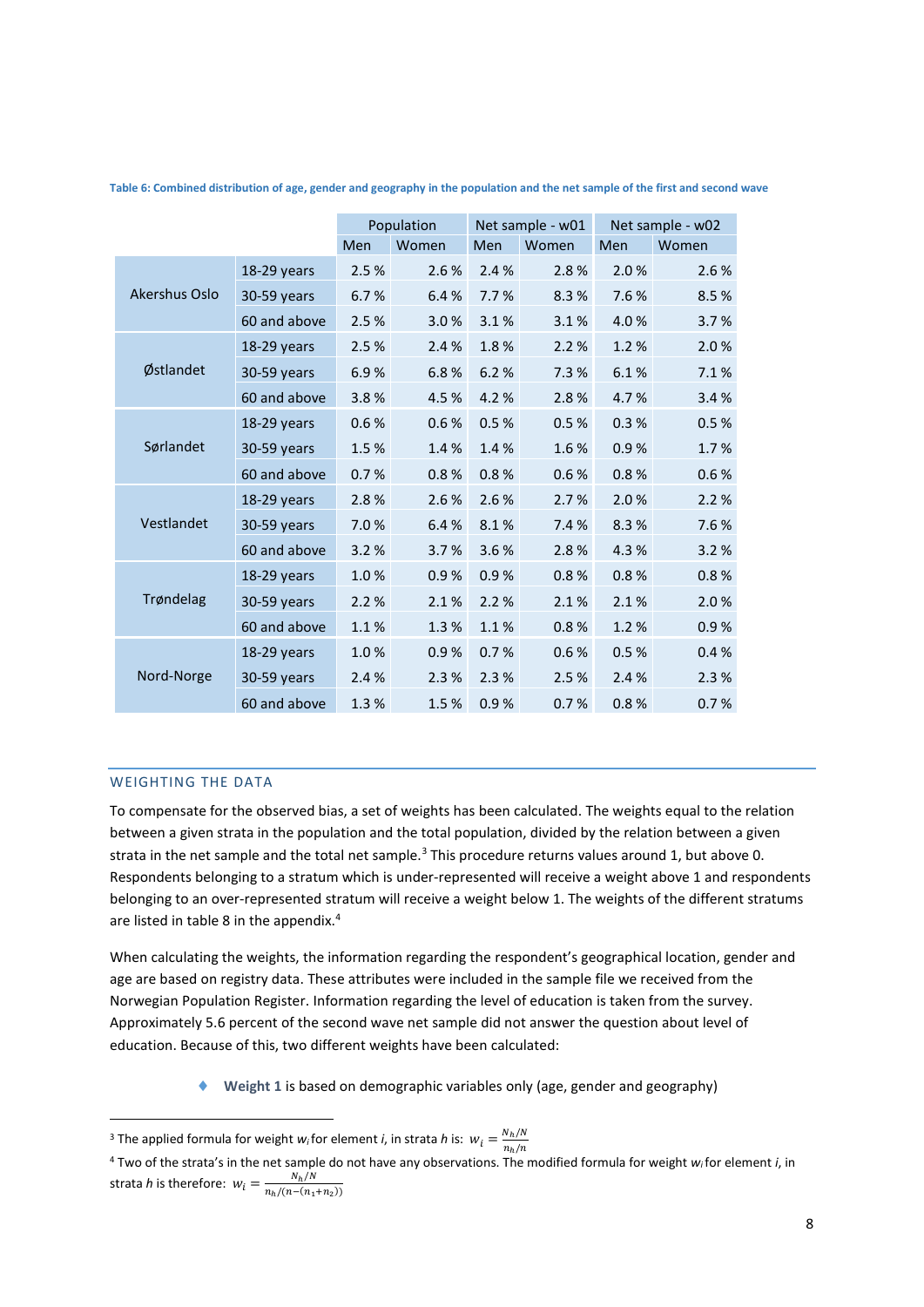**Weight 2** combines the demographic variables with education. Respondents with missing data on the education variable are only weighted on demography (the education component of the weight is in these cases set to 1).

When applied, both weights will provide a weighted N equal to the number of cases in the dataset.

|                                |                 |          |            | <b>Difference</b> | <b>Difference</b> |
|--------------------------------|-----------------|----------|------------|-------------------|-------------------|
|                                | W <sub>02</sub> |          |            | between           | between           |
|                                | Sample -        | W02      |            | W <sub>02</sub>   | weighted w02      |
|                                | not             | Sample - |            | sample and        | sample and        |
|                                | weighted        | weighted | Population | population        | population        |
| No education/elementary school | 10.1%           | 28.3%    | 28.7 %     | $-18.6%$          | $-0.4%$           |
| Upper secondary education      | 33.4 %          | 41.8%    | 41.5 %     | $-8.1%$           | 0.3%              |
| University/university college  | 56.5 %          | 29.9%    | 29.8%      | 26.7%             | 0.1%              |

**Table 7: Effect of weight 2 on self-reported level of education**

We will strongly recommend using weight 2 in all statistical analysis, as this weight provides the most accurate compensation for the various sources of bias in the net sample. An illustration of this is provided in table 7, which shows the effect of weight 2 on the distribution of self-reported level of education in the net sample:

Weight 2 also brings the self-reported party voting of the net sample closer to the election results (table 8 below)<sup>5</sup>. The Socialist Left, The Green Party and The Liberal Party were clearly over-represented in the first wave, and are still over-represented in the second wave with 2.8, 1.2 and 2.7 percentage points respectively. The Progress Party and the Labour Party are under-represented with 4 and 1.9 percentage points respectively.

|                                | Sample -<br>not<br>weighted | Sample -<br>weighted | Election<br>result | <b>Difference</b><br>between<br>sample and<br>election<br>result | <b>Difference</b><br>between<br>weighted<br>sample and<br>election result |
|--------------------------------|-----------------------------|----------------------|--------------------|------------------------------------------------------------------|---------------------------------------------------------------------------|
| The Christian Democratic Party | 5.5%                        | 4.8%                 | 5.6%               | $-0.1%$                                                          | $-0.8%$                                                                   |
| The Conservative Party         | 27.4 %                      | 27.5 %               | 26.8%              | 0.6%                                                             | 0.7%                                                                      |
| The Progress Party             | 12.3 %                      | 14.4%                | 16.3%              | $-4.0%$                                                          | $-1.9%$                                                                   |
| The Liberal Party              | 7.9%                        | 6.9%                 | 5.2%               | 2.7%                                                             | 1.7%                                                                      |
| The Socialist Left Party       | 6.9%                        | 5.6%                 | 4.1%               | 2.8%                                                             | 1.5%                                                                      |
| The Centre Party               | 3.8%                        | 4.0%                 | 5.5%               | $-1.7%$                                                          | $-1.5%$                                                                   |
| The Green Party                | 4.0%                        | 3.2%                 | 2.8%               | 1.2%                                                             | 0.4%                                                                      |
| The Labour Party               | 28.9%                       | 30.4 %               | 30.8 %             | $-1.9%$                                                          | $-0.4%$                                                                   |
| Red                            | 1.9%                        | 1.8%                 | 1.1%               | 0.8%                                                             | 0.7%                                                                      |
| Other                          | 1.4%                        | 1.5%                 | 1.8%               | $-0.4%$                                                          | $-0.3%$                                                                   |

**Table 8: Effect of weight 2 on party affiliation**

1

The weighted distribution corresponds fairly well with the election results, though slightly more biased compared to the first wave as would be expected. Firstly, in the case of The Christian Democrats the weight has

<sup>&</sup>lt;sup>5</sup> The self-reported party voting is collected from question w01 k3 asked in the first wave as opposed to question w02 k204 in asked in the second wave. The first question asks what party they voted for at the parliamentary election in 2013, as opposed to the latter that asks what party they would vote for if there were an election tomorrow. This procedure is preferable since the w01 k3 is temporally closer to the parliamentary election, which is a known population suitable as a reference for weighting.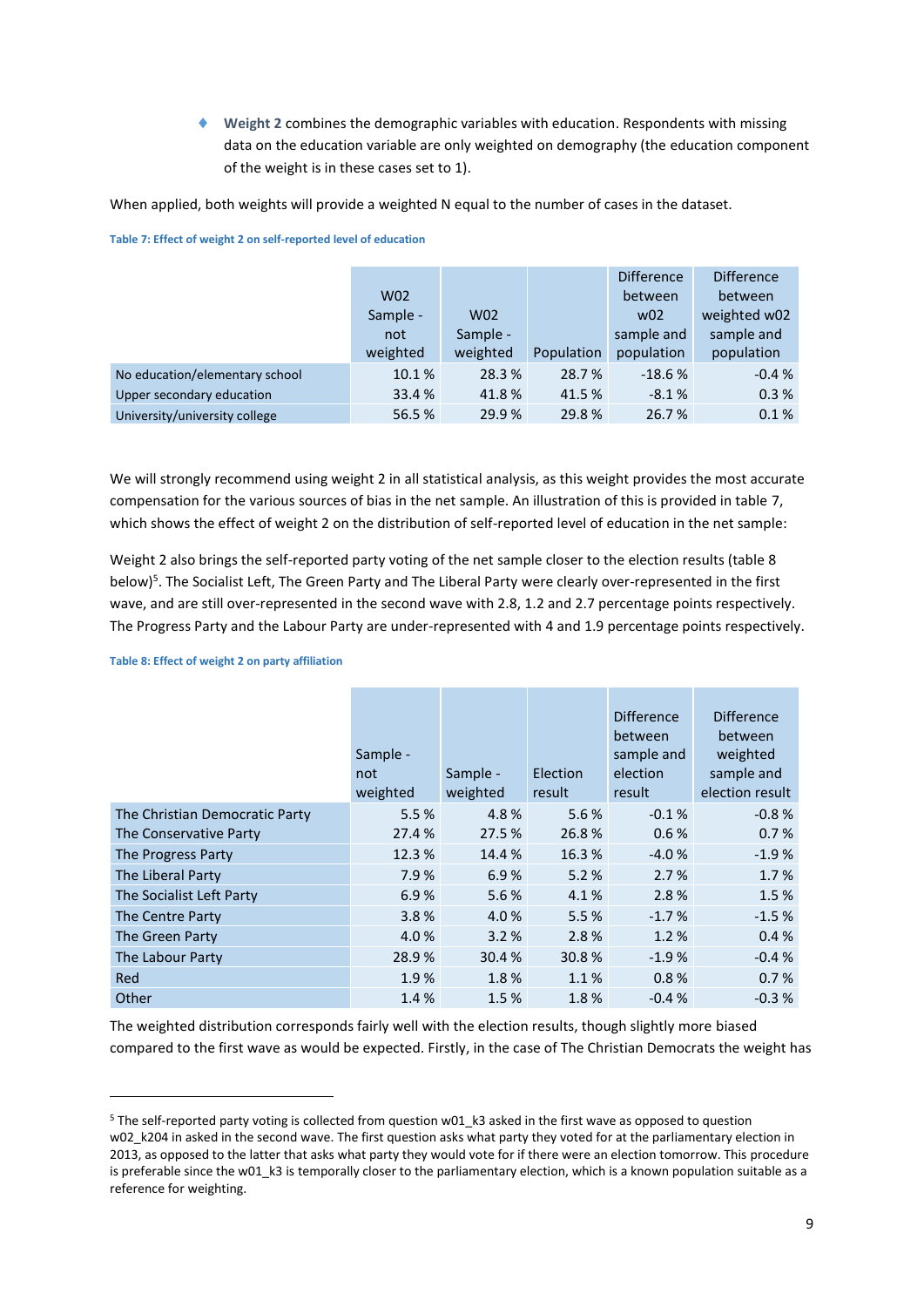in fact increased the difference between the sample and the actual election result. This was also the fact in wave 1. Secondly, in the case of The Centre Party, applying the weight has a marginal effect and the weighted result is only 0.2 percent points closer to the election result. Both of these parties has a distinct geographical distribution of the vote, which partly cuts across the over-simplified geographical stratification used when calculating the weights.

As could be expected, table 9 shows that the self-reported election turn-out in the net sample is higher than the official turn-out in the parliamentary election (89.9% compared to the official turn-out of 77.7%). This is partly due to the fact that the second wave net sample is over-represented by individuals with higher education. Moreover, as reported by the Norwegian Election Survey Program, Norwegians have a tendency to report that they voted even in cases where they abstained. As much as four percent of the respondents in The Norwegian Election Survey report that they voted at the 2009 election, when registry data showed that they did not. <sup>6</sup>

#### **Table 9: Effect of weight 2 on election turn-out in the second wave**

|            |          |            | <b>Not</b> |            |
|------------|----------|------------|------------|------------|
| <b>Not</b> |          |            | weighted - | Weighted - |
| weighted   | Weighted | Population | population | population |
| 89.9%      | 88.6%    | 77.7 %     | 12.2 %     | 10.9%      |

Applying weight 2 brings the survey result closer to the official turnout, but only marginally. A substantial part of the remaining difference is probably caused by the tendency to over-report the turnout.

#### SURVEY EXPERIMENTS

**.** 

The second wave of the Citizen Panel Survey includes several survey experiments where different groups of respondents received questions with slightly different wordings. This was achieved by randomly assigning respondents to groups during the data collection process. In addition, there is also a more permanent split of the respondents in two groups. To reduce the overall time required to answer the survey, some sections of the questionnaire were only presented to one of these groups. For both of these reasons, the number of respondents who have answered a single question might be substantially less than the total number of respondents. See the detailed data documentation for further information about this.

<sup>6</sup> Berglund, Frode, Ingvild S. Reymert og Bernt Aardal (2011). *Valgundersøkelsen 2009. Dokumentasjonsrapport.* Statistisk Sentralbyrå, Oslo – Kongsvinger.